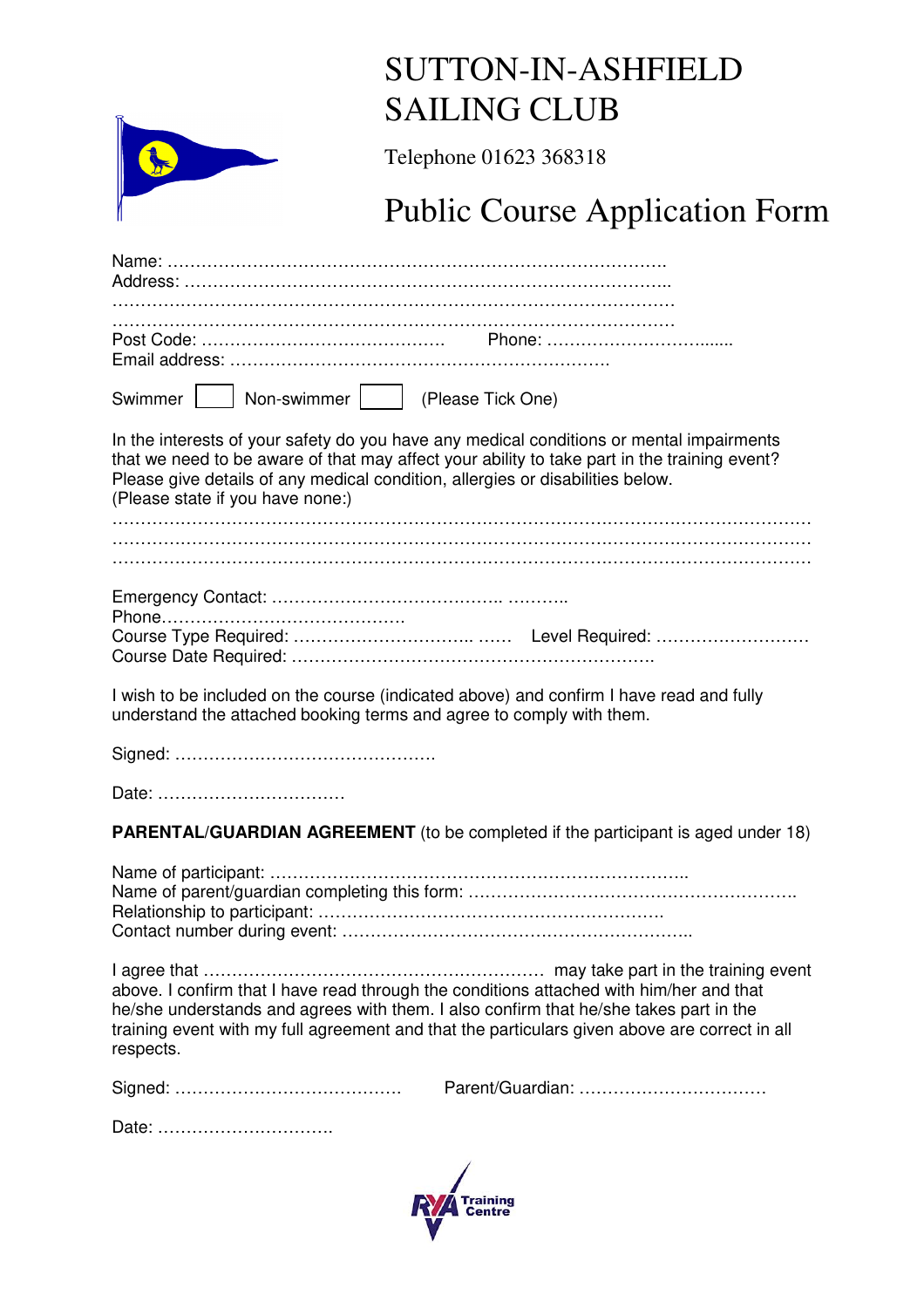I will be responsible and contactable for my child throughout the event.

OR

I appoint the person named below, who has agreed to act in loco parentis. He/she will be responsible for my dependent throughout the event.

Name: …………………………………………….. Phone: ………………………………..

# **USE OF YOUR IMAGE**

We may take photographs and video footage of the Course for use in connection with the promotion of the Club and our activities. If you **agree** to the use of these images for these purposes please tick here  $\Box$ 

If at any time you wish to withdraw this agreement, please contact the Club on the above number and please be aware that it will not be possible to remove your image from any printed material in circulation, or until the next edited edition or print of the item is released.

By agreeing to images being used, you agree to assign any copyright or any other right of ownership of these images to the Organiser.

| Date: |  |
|-------|--|

# **DATA PROTECTION**

The information you provide on this form will be stored securely in accordance with our Data Privacy Policy. It will only be used by the Club to facilitate your participation in the event and also to allow us to contact you. We would like to include your email address on a Club mailing list in order to make you aware of membership opportunities and future events via our Snipe Newsletter.

If you wish to be included on this mailing list please tick here

If we have not heard from you by the membership renewal date in January, we will destroy any personal data we hold on you.

It is the responsibility of the student to attend **all** the dates of the course to attain the required number of hours for certification.

The RYA Handbook will be supplied at the start of the course after FULL COURSE fee has been received.

How did you hear about the sailing course?

| Word of mouth | Internet | Poster | <b>Press</b> |  |  |
|---------------|----------|--------|--------------|--|--|
|---------------|----------|--------|--------------|--|--|

Please note: A deposit of £30 per person is required with each application.

| (Official use only) |                     |         |
|---------------------|---------------------|---------|
| Deposit Paid: £     | Date:               | Signed: |
| Remainder:          | Date:               | Signed: |
| Total paid:         | Date:               | Signed: |
|                     | <b>NVA</b> Training |         |

**Centre**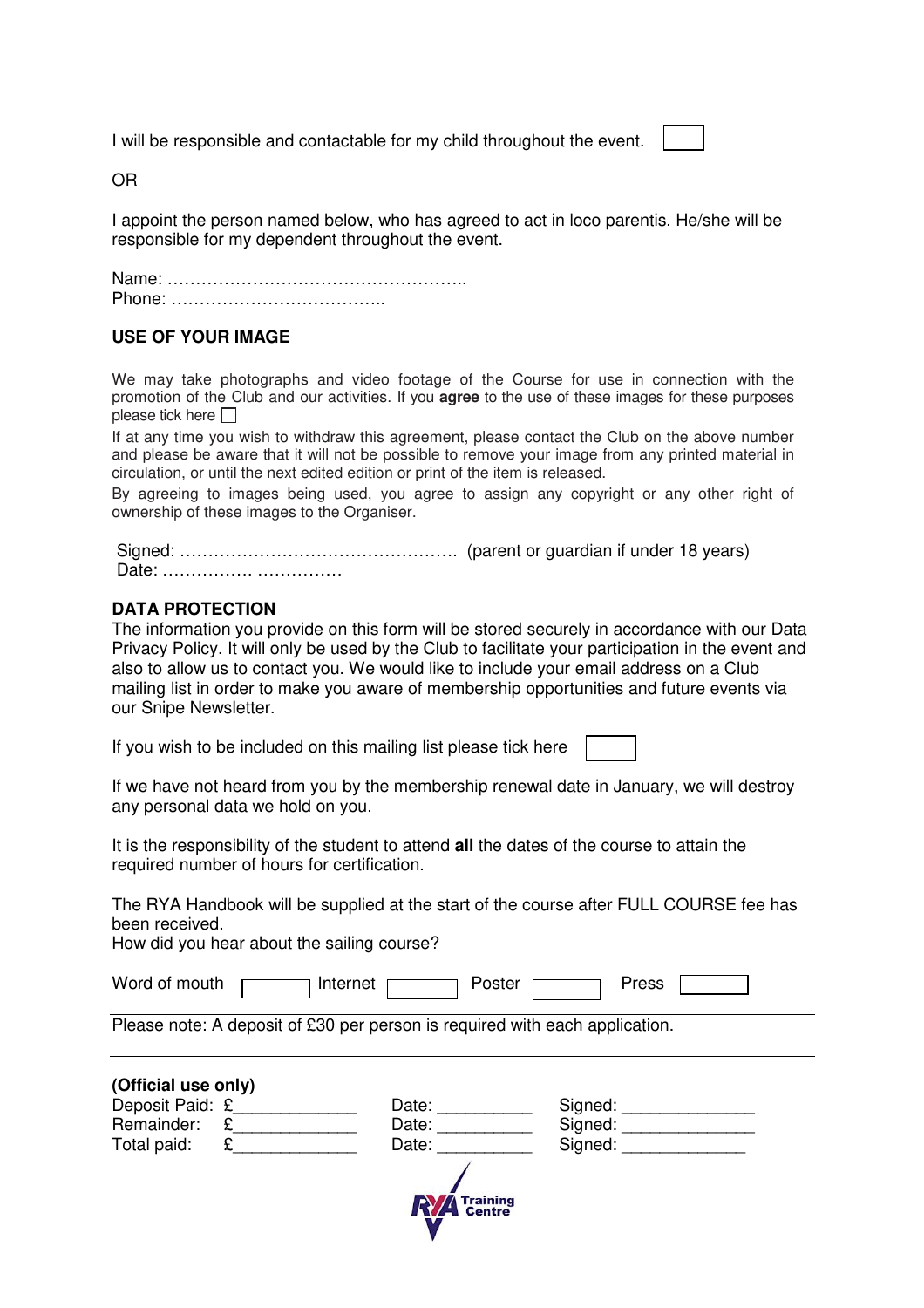# Sutton-in-Ashfield Sailing Club

## **PUBLIC COURSE INFORMATION**

Places on **all** Public Courses are **limited.** The filling out of the application form and sending a deposit **does not** guarantee a place. However you will be notified if you are successful or not. If not, all monies will be returned in full.

**Please note**: All course fees are to be paid in full at the latest **TWO WEEKS** before the course start date. Upon payment of full course fees you will become a Temporary Member of Sutton-in-Ashfield Sailing Club for the remainder of the year.

Please send all completed application forms and deposit (cheques made payable to **Sutton-in-Ashfield Sailing Club**) to:-

Maurice Wright Course Administrator 134 Nuncargate Road Kirkby-in-Ashfield Nottinghamshire NG17 9EQ

### **RISK STATEMENT**

It must be recognised that sailing is by its nature an unpredictable sport and therefore inherently involves an element of risk. By taking part in a course, you agree and acknowledge that:

- 1. You are aware of the inherent element of risk involved in the sport of sailing and you accept responsibility exposing yourself to such inherent risk whilst taking part in the course
- 2. You will comply at all times with the instructions of the Instructors particularly with regard to instructions for boarding and leaving the boat and/or launching and recovery (as relevant), using the equipment on the boat and handling sails, wearing of buoyancy aids, lifejackets and the wearing of suitable clothing in particular footwear for the conditions;
- 3. You accept responsibility for any injury, damage or loss to the extent caused by your own negligence;
- 4. You will not participate in the course whilst your ability to take part is impaired by alcohol, drugs or whilst otherwise unfit to participate;
- 5. You will inform the Organiser if there are any changes to the information provided on this form at the time of the event.
- 6. The provision of safety boat cover is limited to such assistance as can be practically provided in the circumstances.
- 7. You are aware of any specific risks drawn to your attention by the Organiser.

#### **CANCELLATION**

You understand that the Organiser may cancel or postpone the course at any stage in the event due to bad weather, equipment failure or otherwise.

#### **MISCONDUCT**

You understand that the Organiser may ask anyone who refuses to comply with these Booking Terms or who misconducts themselves in any way or who causes damage or annoyance to other persons to leave the course at a suitable opportunity.